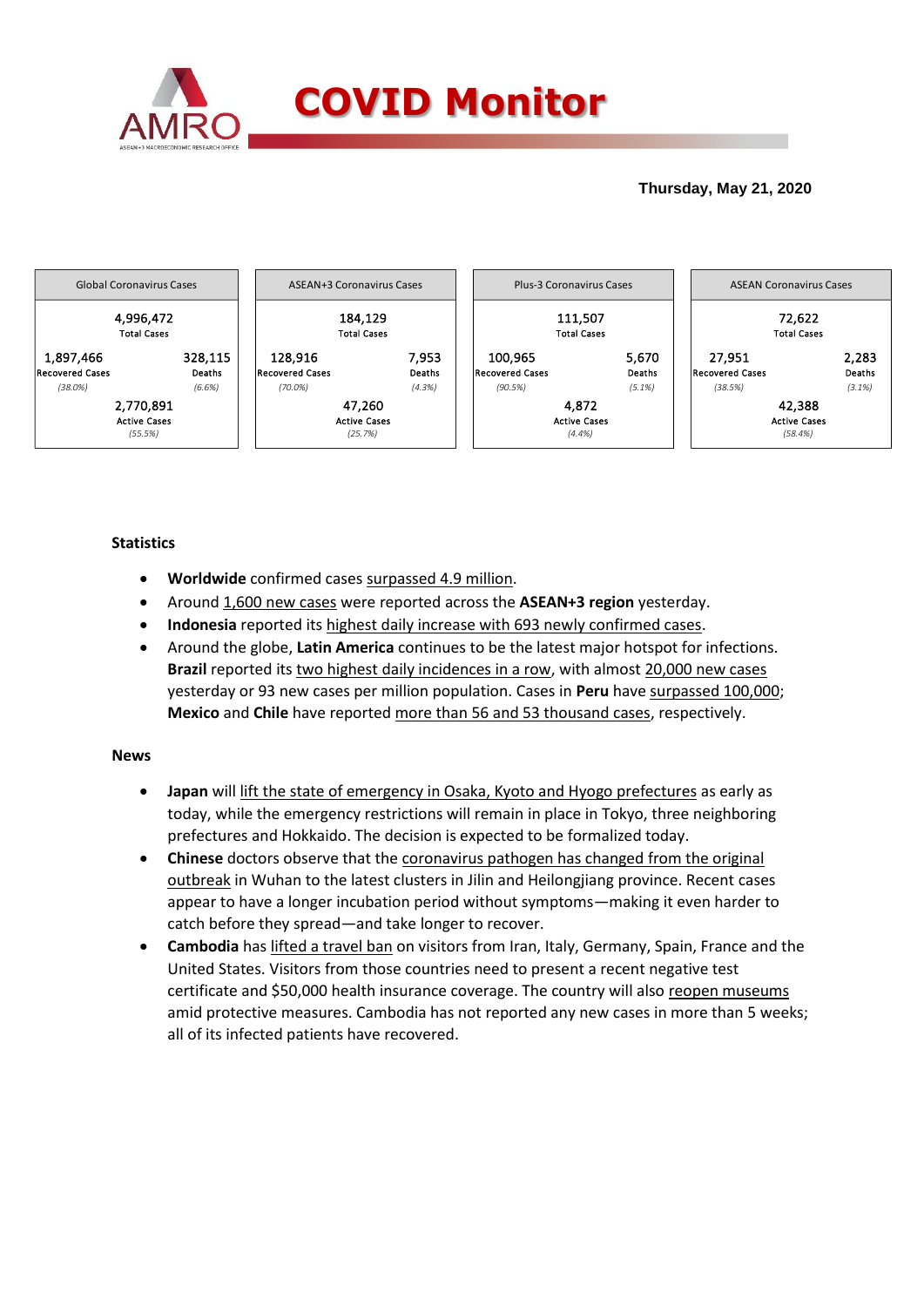

#### Overview of Confirmed COVID-19 Cases

Data as of 20/5/2020

|                   | <b>Total</b> | Cases per 1M   | <b>New</b>  | <b>New Cases</b> | <b>New Cases</b>    | <b>ANew</b>    | ∆% New | <b>Total</b>  | <b>New</b>    | <b>Fatality</b> | <b>Total</b> | Recovery                 | Active    |
|-------------------|--------------|----------------|-------------|------------------|---------------------|----------------|--------|---------------|---------------|-----------------|--------------|--------------------------|-----------|
| Economy           | Cases        | Population     | Cases       | per 1M Pop.      | $(7$ -day avg $)^1$ | Cases          | Cases  | <b>Deaths</b> | <b>Deaths</b> | <b>Rate (%)</b> | Recovered    | Rate $(%)2$              | Cases     |
| Global            | 4,996,472    |                | 98,980      |                  |                     | 3,431          | 2.0    | 328,115       | 4,830         | 6.6             | 1,897,466    | 38.0                     | 2,770,891 |
| ASEAN+3           | 184,129      |                | 1,592       |                  |                     | 296            | 0.9    | 7,953         | 27            | 4.3             | 128,916      | 70.0                     | 47,260    |
| Plus-3            | 111,507      |                | 12          |                  |                     | $-82$          | 0.0    | 5,670         | $\mathbf{1}$  | 5.1             | 100,965      | 90.5                     | 4,872     |
| <b>ASEAN</b>      | 72,622       |                | 1,580       |                  |                     | 378            | 2.2    | 2,283         | 26            | 3.1             | 27,951       | 38.5                     | 42,388    |
|                   |              |                |             |                  |                     |                |        |               |               |                 |              |                          |           |
| China             | 82,963       | 59             | $\pmb{0}$   | 0.0              | $\sim$              | $\pmb{0}$      | 0.0    | 4,634         | $\mathbf 0$   | 5.6             | 78,241       | 94.3                     | 88        |
| Hong Kong, China  | 1,055        | 138            | $\pmb{0}$   | 0.0              |                     | 0              | 0.0    | 4             | 0             | 0.4             | 1,025        | 97.2                     | 26        |
| Japan             | 16,367       | 130            | $\mathbf 0$ | 0.0              |                     | $-62$          | 0.0    | 768           | 0             | 4.7             | 11,564       | 70.7                     | 4,035     |
| Korea             | 11,122       | 214            | 12          | 0.2              |                     | $-20$          | 0.1    | 264           | $\mathbf{1}$  | 2.4             | 10,135       | 91.1                     | 723       |
|                   |              |                |             |                  |                     |                |        |               |               |                 |              |                          |           |
| Indonesia         | 19,189       | 71             | 693         | 2.6              |                     | 207            | 3.7    | 1,242         | 21            | 6.5             | 4,575        | 23.8                     | 13,372    |
| Malaysia          | 7,009        | 211            | 31          | 0.9              |                     | -6             | 0.4    | 114           | 0             | 1.6             | 5,706        | 81.4                     | 1,189     |
| Philippines       | 13,221       | 120            | 279         | 2.5              |                     | 55             | 2.2    | 842           | 5             | 6.4             | 2,932        | 22.2                     | 9,447     |
| Singapore         | 29,364       | 5,150          | 570         | 100.0            |                     | 119            | 2.0    | 22            | 0             | 0.1             | 11,207       | 38.2                     | 18,135    |
| Thailand          | 3,034        | 45             | 1           | 0.0              |                     | $-1$           | 0.0    | 56            | 0             | 1.8             | 2,888        | 95.2                     | 90        |
|                   |              |                |             |                  |                     |                |        |               |               |                 |              |                          |           |
| Brunei Darussalam | 141          | 313            | $\mathsf 0$ | 0.0              |                     | 0              | 0.0    | $\mathbf{1}$  | 0             | 0.7             | 136          | 96.5                     | 4         |
| Cambodia          | 122          | $\overline{7}$ | 0           | 0.0              |                     | $\Omega$       | 0.0    | 0             | 0             | 0.0             | 122          | 100.0                    | 0         |
| Lao PDR           | 19           | 3              | 0           | 0.0              |                     | $\mathbf 0$    | 0.0    | 0             | 0             | 0.0             | 14           | 73.7                     | 5         |
| Myanmar           | 199          | 4              | 6           | 0.1              |                     | $\overline{a}$ | 3.1    | 6             | 0             | 3.0             | 108          | 54.3                     | 85        |
| Vietnam           | 324          | $\overline{3}$ | 0           | 0.0              |                     | $\Omega$       | 0.0    | $\Omega$      | $\Omega$      | 0.0             | 263          | 81.2                     | 61        |
|                   |              |                |             |                  |                     |                |        |               |               |                 |              |                          |           |
| Belgium           | 55,983       | 4,861          | 192         | 16.7             |                     | $-40$          | 0.3    | 9,150         | 42            | 16.3            | 14,847       | 26.5                     | 31,986    |
| France            | 181,700      | 2,796          | 3,272       | 50.3             |                     | 2,398          | 1.8    | 28,193        | 110           | 15.5            | 61,713       | 34.0                     | 91,852    |
| Germany           | 178,473      | 2,151          | 695         | 8.4              |                     | $-532$         | 0.4    | 8,144         | 63            | 4.6             | 156,966      | 87.9                     | 13,363    |
| Italy             | 227,364      | 3,775          | 665         | 11.0             |                     | $-148$         | 0.3    | 32,330        | 161           | 14.2            | 132,282      | 58.2                     | 62,752    |
| Netherlands       | 44,447       | 2,572          | 198         | 11.5             |                     | 90             | 0.4    | 5,748         | 33            | 12.9            |              |                          |           |
| Spain             | 236,899      | 5,055          | 518         | 11.1             |                     | 87             | 0.2    | 27,888        | 110           | 11.8            |              |                          |           |
| Switzerland       | 30,658       | 3,546          | 40          | 4.6              |                     | 19             | 0.1    | 1,892         | $\mathbf{1}$  | 6.2             | 27,800       | 90.7                     | 966       |
| UK.               | 249,619      | 3,712          | 801         | 11.9             |                     | $-1,611$       | 0.3    | 35,704        | 363           | 14.3            |              | $\overline{\phantom{a}}$ | $\sim$    |
|                   |              |                |             |                  |                     |                |        |               |               |                 |              |                          |           |
| Australia         | 7,081        | 273            | 9           | 0.3              |                     | 5              | 0.1    | 100           | $\mathbf 0$   | 1.4             | 6,470        | 91.4                     | 511       |
| Brazil            | 291,579      | 1,379          | 19,694      | 93.2             |                     | 3,177          | 7.2    | 18,859        | 876           | 6.5             | 116,683      | 40.0                     | 156,037   |
| Canada            | 81,575       | 2,157          | 1,082       | 28.6             |                     | 0              | 1.3    | 6,150         | 122           | 7.5             | 40,793       | 50.0                     | 34,632    |
| India             | 112,028      | 82             | 5,553       | 4.1              |                     | $-594$         | 5.2    | 3,434         | 132           | 3.1             | 45,422       | 40.5                     | 63,172    |
| Iran              | 126,949      | 1,509          | 2,346       | 27.9             |                     | 235            | 1.9    | 7,183         | 64            | 5.7             | 98,808       | 77.8                     | 20,958    |
| Russia            | 308,705      | 2,106          | 8,764       | 59.8             |                     | $-499$         | 2.9    | 2,972         | 135           | $1.0$           | 85,392       | 27.7                     | 220,341   |
| Turkey            | 152,587      | 1,816          | 972         | 11.6             |                     | $-50$          | 0.6    | 4,222         | 23            | 2.8             | 113,987      | 74.7                     | 34,378    |
| US                | 1,548,743    | 4,678          | 23,224      | 70.2             |                     | 3,059          | 1.5    | 93,301        | 1,517         | 6.0             | 294,312      | 19.0                     | 1,161,130 |

Source: Haver Analytics, sourced from John Hopkins University; AMRO staff calculations.

Notes: New cases since previous day. Δ% refers to percentage change since previous day. Fatality rate measured as deaths per confirmed infections.<br>1/ Since January 31, 2020.<br>2/ Recovery rate is a proxy for the stage of the